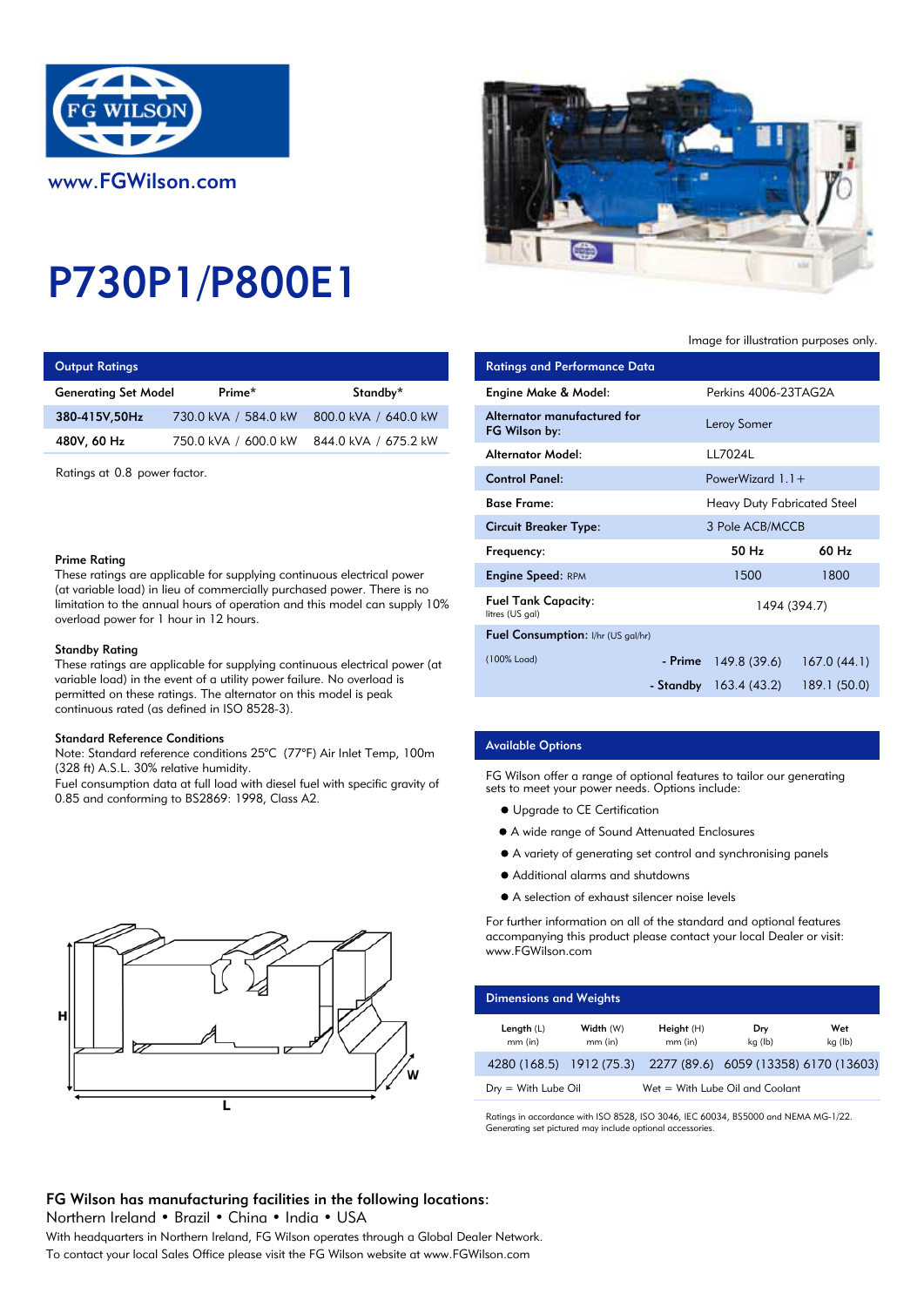| <b>Engine Technical Data</b>                               |                        |                                                 | <b>Air Systems</b>  |
|------------------------------------------------------------|------------------------|-------------------------------------------------|---------------------|
| No. of Cylinders / Alignment:                              |                        | $6/ln$ Line                                     | Air Filter Ty       |
| Cycle:                                                     |                        | 4 Stroke                                        | <b>Combustion</b>   |
| Bore / Stroke: mm (in)                                     |                        | 160.0 (6.3)/190.0 (7.5)                         |                     |
| Induction:                                                 |                        | Turbocharged Air To Air<br><b>Charge Cooled</b> | Max. Comb           |
| Cooling Method:                                            |                        | Water                                           | <b>Restriction:</b> |
| <b>Governing Type:</b>                                     |                        | Electronic                                      |                     |
| <b>Governing Class:</b>                                    |                        | ISO 8528 G2                                     |                     |
| <b>Compression Ratio:</b>                                  |                        | 13.6:1                                          | <b>Cooling Sys</b>  |
| Displacement:  (cu. in)                                    |                        | 22.9 (1398.7)                                   | <b>Cooling Sys</b>  |
| Moment of Inertia: kg m <sup>2</sup> (lb/in <sup>2</sup> ) |                        | 10.61 (36256)                                   | Water Pum           |
| <b>Engine Electrical System:</b>                           |                        |                                                 | <b>Heat Reject</b>  |
|                                                            | - Voltage / Ground     | 24/Negative                                     |                     |
|                                                            | - Battery Charger Amps | 40                                              | kW (Btu/min)        |
| Weight: kg (lb)                                            | - Dry                  | 2524 (5564)                                     | <b>Heat Radia</b>   |
|                                                            | - Wet                  | 2663 (5871)                                     | $kW$ (Btu/min)      |

| Performance                 |           | 50 Hz | $60$ Hz                       |
|-----------------------------|-----------|-------|-------------------------------|
| <b>Engine Speed:</b> rpm    |           | 1500  | 1800                          |
| Gross Engine Power: kW (hp) |           |       |                               |
|                             | - Prime   |       | 646.0 (866.0) 684.0 (917.0)   |
|                             | - Standby |       | 711.0 (953.0) 759.0 (1018.0)  |
| <b>BMEP:</b> $kPa$ (psi)    |           |       |                               |
|                             | - Prime   |       | 2255.0 (327.0) 1989.0 (288.5) |
|                             | - Standby |       | 2481.0 (359.9) 2208.0 (320.2) |

|                                                  | <b>Fuel System</b> |              |                    |             |             |  |  |
|--------------------------------------------------|--------------------|--------------|--------------------|-------------|-------------|--|--|
| Replaceable Element<br><b>Fuel Filter Type:</b>  |                    |              |                    |             |             |  |  |
| Recommended Fuel:<br>Class A <sub>2</sub> Diesel |                    |              |                    |             |             |  |  |
| Fuel Consumption: I/hr (US gal/hr)               |                    |              |                    |             |             |  |  |
|                                                  |                    | 110%         | 100%<br>50%<br>75% |             |             |  |  |
|                                                  | Prime              | Load         | Load               | Load        | Load        |  |  |
|                                                  | 50 Hz              | 164.0(43.3)  | 149.8 (39.6)       | 114.8(30.3) | 81.6(21.6)  |  |  |
|                                                  | $60$ Hz            | 189.1 (50.0) | 167.0(44.1)        | 124.7(32.9) | 89.9 (23.7) |  |  |
|                                                  |                    |              |                    |             |             |  |  |

|                | 110% | $100\%$ | 75%                                   | 50%  |
|----------------|------|---------|---------------------------------------|------|
| <b>Standby</b> | Load | Load    | Load                                  | Load |
| 50 Hz          |      |         | 163.4 (43.2) 124.7 (32.9) 87.9 (23.2) |      |
| $60$ Hz        |      |         | 189.1 (50.0) 139.9 (37.0) 97.8 (25.8) |      |

(Based on diesel fuel with a specific gravity of 0.84 and conforming to BS2869, Class A2)

| <b>Air Systems</b>                                                 | 50 Hz       | $60$ Hz             |  |
|--------------------------------------------------------------------|-------------|---------------------|--|
| Air Filter Type:                                                   |             | Replaceable Element |  |
| <b>Combustion Air Flow:</b> m <sup>3</sup> /min (cfm)              |             |                     |  |
| - Prime                                                            | 64.0 (2260) | 65.0 (2295)         |  |
| - Standby                                                          | 71.0 (2507) | 72.0 (2543)         |  |
| Max. Combustion Air Intate<br><b>Restriction:</b> kPa (in $H_2O$ ) | 3.7(14.9)   | 3.7(14.9)           |  |

| 13.6:1         | <b>Cooling System</b>                                                     | 50 Hz                                 | 60 Hz                         |  |  |
|----------------|---------------------------------------------------------------------------|---------------------------------------|-------------------------------|--|--|
| 22.9 (1398.7)  | Cooling System Capacity: I (US gal)                                       | 105.0 (27.7)                          | 105.0 (27.7)                  |  |  |
| 10.61 (36256)  | <b>Water Pump Type:</b>                                                   |                                       | Centrifugal                   |  |  |
|                | Heat Rejected to Water & Lube Oil:                                        |                                       |                               |  |  |
| 24/Negative    | kW (Btu/min)                                                              | - Prime 229.0 (13023) 216.0 (12284)   |                               |  |  |
| 40             |                                                                           | - Standby 262.0 (14900) 252.0 (14331) |                               |  |  |
| 2524 (5564)    | Heat Radiation to Room: Heat radiated from engine and alternator          |                                       |                               |  |  |
| 2663 (5871)    | kW (Btu/min)<br>- Prime                                                   | 98.0 (5573)                           | 105.9 (6022)                  |  |  |
|                | - Standby                                                                 | 111.7(6352)                           | 119.2 (6779)                  |  |  |
|                | Radiator Fan Load: kW (hp)                                                | 26.0 (34.9)                           | 44.0 (59.0)                   |  |  |
| 60 Hz<br>50 Hz | Radiator Cooling Airflow: m <sup>3</sup> /min (cfm)                       |                                       | 1134.0 (40047) 1326.0 (46827) |  |  |
| 1800<br>1500   | <b>External Restriction to</b><br><b>Cooling Airflow:</b> Pa (in $H_2O$ ) | 250 (1.0)                             | 250(1.0)                      |  |  |

Designed to operate in ambient conditions up to 50°C (122°F).

Contact your local FG Wilson Dealer for power ratings at specific site conditions.

| <b>Lubrication System</b>      |                    |
|--------------------------------|--------------------|
| Oil Filter Type:               | Spin-On, Full Flow |
| Total Oil Capacity: I (US gal) | 123.0 (32.5)       |
| Oil Pan: $1$ (US gal)          | 113.4 (30.0)       |
| Oil Type:                      | API CG4 15W-40     |
| <b>Oil Cooling Method:</b>     | Water              |

| <b>Exhaust System</b>                                | 50 Hz                   | 60 Hz        |
|------------------------------------------------------|-------------------------|--------------|
| Silencer Type:                                       |                         | Industrial   |
| Silencer Model & Quantity:                           |                         | SD250(1)     |
| Pressure Drop Across Silencer<br>System: kPa (in Hg) | 0.20 (0.059)            | 0.15(0.044)  |
| <b>Silencer Noise Reduction Level: dB</b>            | 20                      | 16           |
| Maximum Allowable Back Pressure:<br>kPa (in Hg)      | 6.0(1.8)                | 6.0(1.8)     |
| <b>Exhaust Gas Flow:</b> $m^3/m$ in (cfm)            |                         |              |
|                                                      | $-$ Prime 180.0 (6357)  | 190.0 (6710) |
|                                                      | - Standby $180.0(6357)$ | 190.0 (6710) |
| Exhaust Gas Temperature: °C (°F)                     |                         |              |
| - Prime                                              | 430 (806)               | 430 (806)    |
| - Standby                                            | 430 (806)               | 430 (806)    |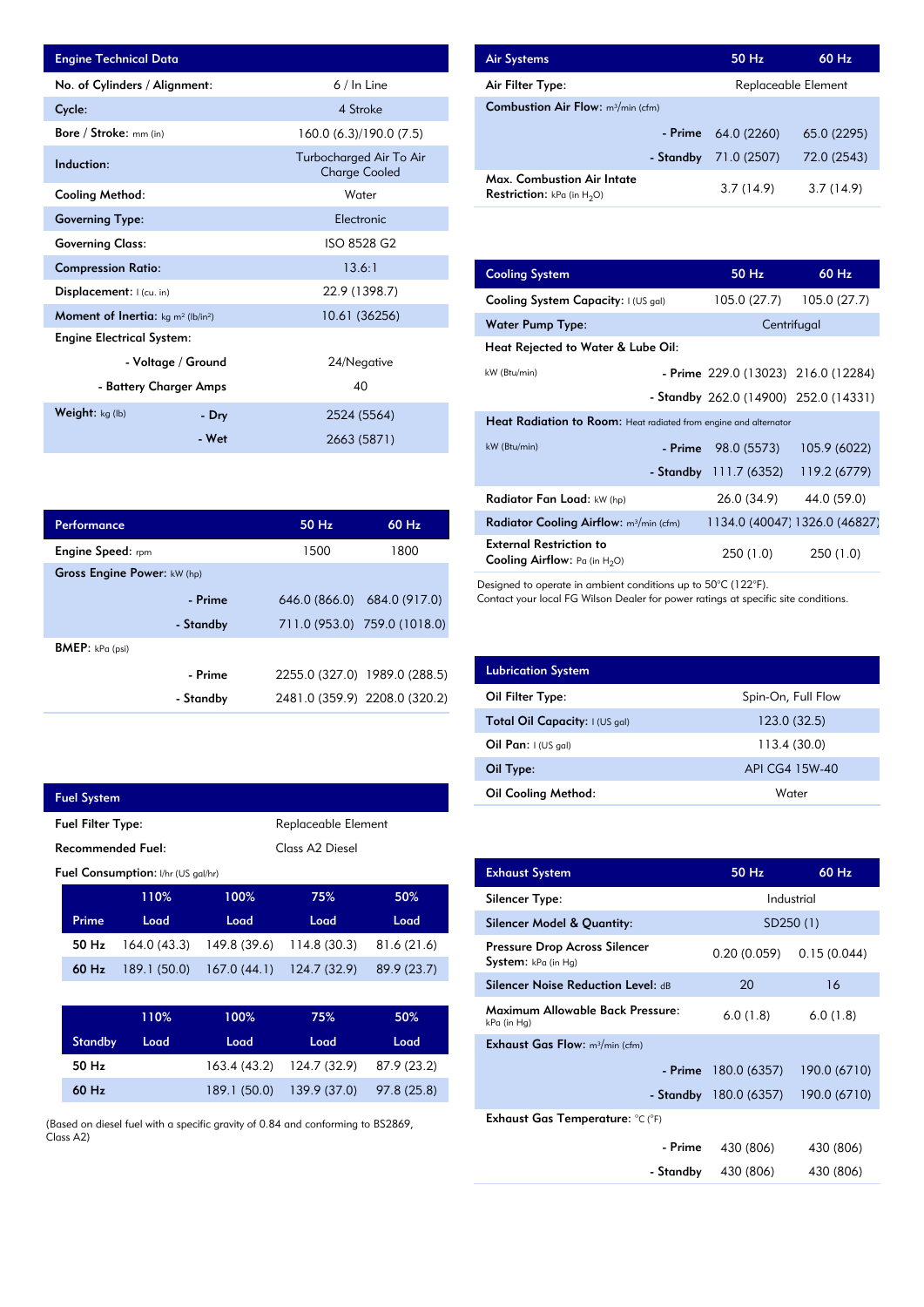| <b>Alternator Physical Data</b>   |             |
|-----------------------------------|-------------|
| Manufactured for FG Wilson by:    | Leroy Somer |
| Model:                            | LL7024L     |
| No. of Bearings:                  |             |
| <b>Insulation Class:</b>          | н           |
| <b>Winding Pitch Code:</b>        | $2/3 - 6S$  |
| Wires:                            | 6           |
| <b>Ingress Protection Rating:</b> | IP23        |
| <b>Excitation System:</b>         | AREP        |
| <b>AVR Model:</b>                 | R450M       |

| <b>Alternator Operating Data</b>         |                                                            |  |  |  |  |  |  |
|------------------------------------------|------------------------------------------------------------|--|--|--|--|--|--|
| <b>Overspeed:</b> rpm                    | 2250                                                       |  |  |  |  |  |  |
| <b>Voltage Requation:</b> (Steady state) | $+/- 0.5$                                                  |  |  |  |  |  |  |
| Wave Form NEMA $=$ TIF:                  | 50                                                         |  |  |  |  |  |  |
| Wave Form IEC $=$ THF:                   | 2.0%                                                       |  |  |  |  |  |  |
| <b>Total Harmonic content LL/LN:</b>     | 4.0%                                                       |  |  |  |  |  |  |
| Radio Interference:                      | Suppression is in line with European<br>Standard EN61000-6 |  |  |  |  |  |  |
| Radiant Heat: kW (Btu/min)               |                                                            |  |  |  |  |  |  |
| - 50 Hz                                  | 38.7 (2201)                                                |  |  |  |  |  |  |
| - 60 Hz                                  | 40.2 (2286)                                                |  |  |  |  |  |  |

| <b>Alternator</b><br><b>Performance Data:</b> |          | 50 Hz    |          | 60 Hz    |          |          |  |  |
|-----------------------------------------------|----------|----------|----------|----------|----------|----------|--|--|
| Data Item                                     | 415/240V | 400/230V | 380/220V | 480/277V | 380/220V | 440/254V |  |  |
|                                               |          |          |          |          |          |          |  |  |
| <b>Motor Starting</b>                         |          |          |          |          |          |          |  |  |
| Capability* kVA                               | 2096     | 1962     | 1789     | 2307     | 1514     | 1977     |  |  |
| <b>Short Circuit</b>                          |          |          |          |          |          |          |  |  |
| Capacity** %                                  | 300      | 300      | 300      | 300      | 300      | 300      |  |  |
| <b>Reactances: Per Unit</b>                   |          |          |          |          |          |          |  |  |
| Xd                                            | 2.800    | 3.020    | 3.340    | 2.580    | 4.040    | 3.070    |  |  |
| X'd                                           | 0.140    | 0.150    | 0.160    | 0.130    | 0.200    | 0.150    |  |  |
| X"d                                           | 0.110    | 0.118    | 0.131    | 0.101    | 0.158    | 0.120    |  |  |

Reactances shown are applicable to prime ratings.

\*Based on 30% voltage dip at 0.6 power factor.

\*\*With optional permanent magnet generator or AREP excitation.

|                   | Voltage Technical Data 50 Hz |          |       |         |          |        | Voltage Technical Data 60 Hz |       |
|-------------------|------------------------------|----------|-------|---------|----------|--------|------------------------------|-------|
| Voltage<br>Prime: |                              | Standby: |       | Voltage |          | Prime: | Standby:                     |       |
|                   | kVA                          | kW       | kVA   | kW      |          | kVA    | kW                           | kVA   |
| 415/240V          | 730.0                        | 584.0    | 800.0 | 640.0   | 480/277V | 750.0  | 600.0                        | 844.0 |
| 400/230V          | 730.0                        | 584.0    | 800.0 | 640.0   |          |        |                              |       |
| 380/220V          | 730.0                        | 584.0    | 800.0 | 640.0   | 380/220V | 735.0  | 588.0                        | 810.0 |
|                   |                              |          |       |         |          |        |                              |       |
|                   |                              |          |       |         |          |        |                              |       |
|                   |                              |          |       |         | 440/254V | 750.0  | 600.0                        | 844.0 |
|                   |                              |          |       |         |          |        |                              |       |
|                   |                              |          |       |         |          |        |                              |       |
|                   |                              |          |       |         |          |        |                              |       |
|                   |                              |          |       |         |          |        |                              |       |
|                   |                              |          |       |         |          |        |                              |       |
|                   |                              |          |       |         |          |        |                              |       |